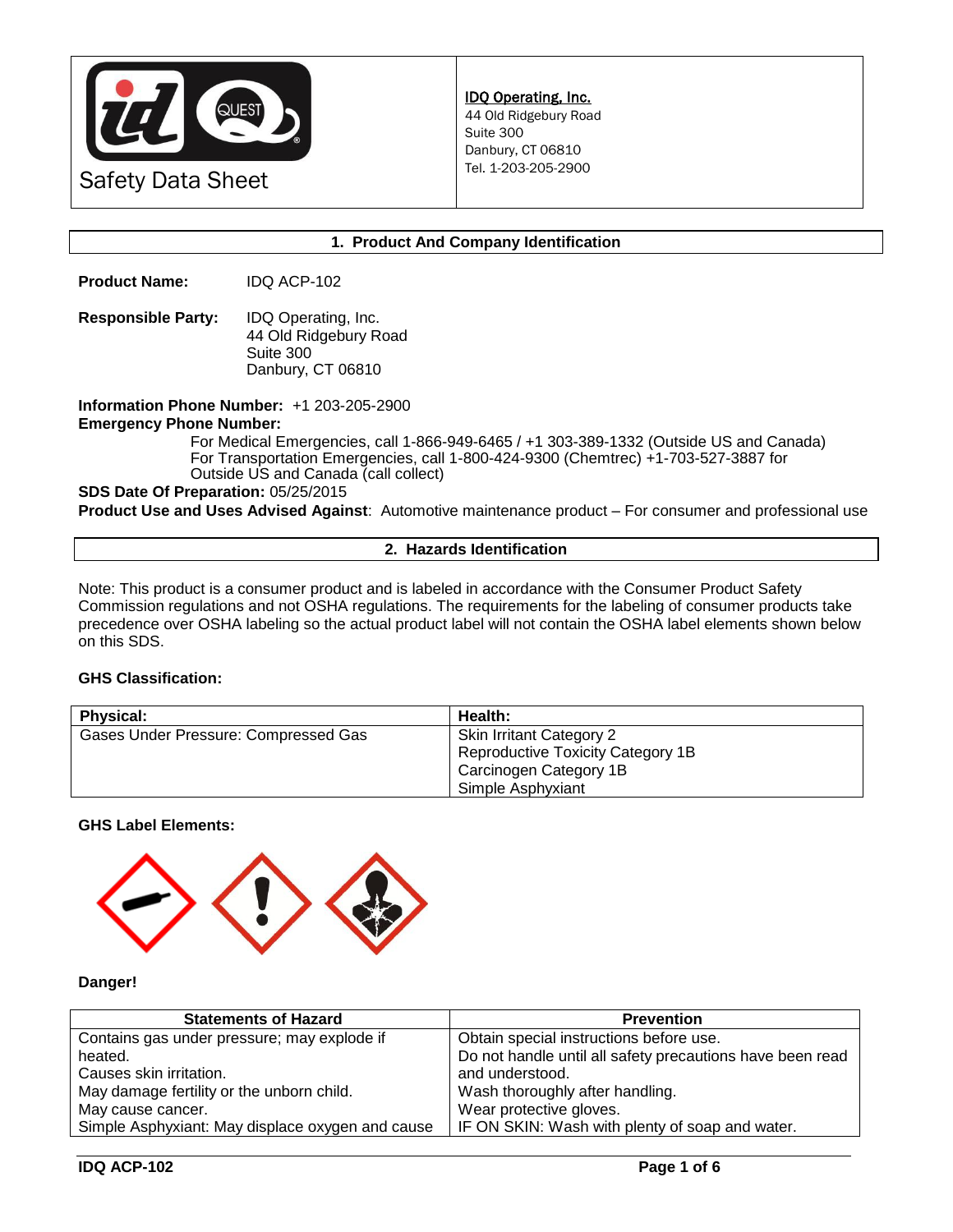

| Take off contaminated clothing and wash it before reuse.<br>IF exposed or concerned: Get medical attention.                                                                                      |
|--------------------------------------------------------------------------------------------------------------------------------------------------------------------------------------------------|
| Store locked up.<br>Protect from sunlight. Do not exposure to temperatures<br>exceeding 50°C / 122°F.<br>Dispose of contents and container in accordance with<br>local and national regulations. |
|                                                                                                                                                                                                  |

#### **3. Composition/Information On Ingredients**

| <b>Component</b>                    | <b>CAS No.</b> | Amount   |
|-------------------------------------|----------------|----------|
| 1,1,1,2-tetrafluoroethane           | 811-97-2       | 80-90%   |
| Polyalkylene glycol monobutyl ether | Proprietary    | 10-15%   |
| Additive Package                    | Proprietary    | $1 - 5%$ |
| Oil Additive                        | Proprietary    | $< 1\%$  |
| Methylene chloride                  | 75-09-2        | $< 1\%$  |

**The exact concentrations are a trade secret.**

# **4. First Aid Measures**

**Inhalation:** If symptoms of exposure develop, remove to fresh air. Seek medical attention if breathing problem or irritation persists.

**Skin Contact:** Wash exposed skin with soap and water. If skin irritation or redness develops, seek medical attention.

**Eye Contact:** Flush eyes with large amounts of water for several minutes. If irritation or other symptoms develop, seek medical attention.

**Ingestion:** Ingestion is an unlikely route exposure for aerosol products.

**Most Important Symptoms:** May cause mild eye irritation. Mists may cause mild respiratory irritation. Exposure to high concentrations can induce anesthetic effects progressing from dizziness, weakness, nausea, to unconsciousness. Causes skin irritation. May damage fertility or the unborn child. May cause cancer.

## **Indication of Immediate Medical Attention/Special Treatment:** None known.

## **5. Firefighting Measures**

**Suitable (and Unsuitable) Extinguishing Media**: Use extinguishing media suitable for surrounding fire. Cool fire exposed containers with water.

**Specific Hazards Arising from the Chemical:** Contents under pressure. Exposure of containers to heat and flames can cause them to rupture often with violent force. Burning may produce oxides of carbon and fluoride; and hydrogen fluoride.

**Special Fire Fighting Procedures**: Firefighters should always wear positive pressure self-contained breathing apparatus and full protective clothing. Cool fire-exposed containers with water. Use shielding to protect against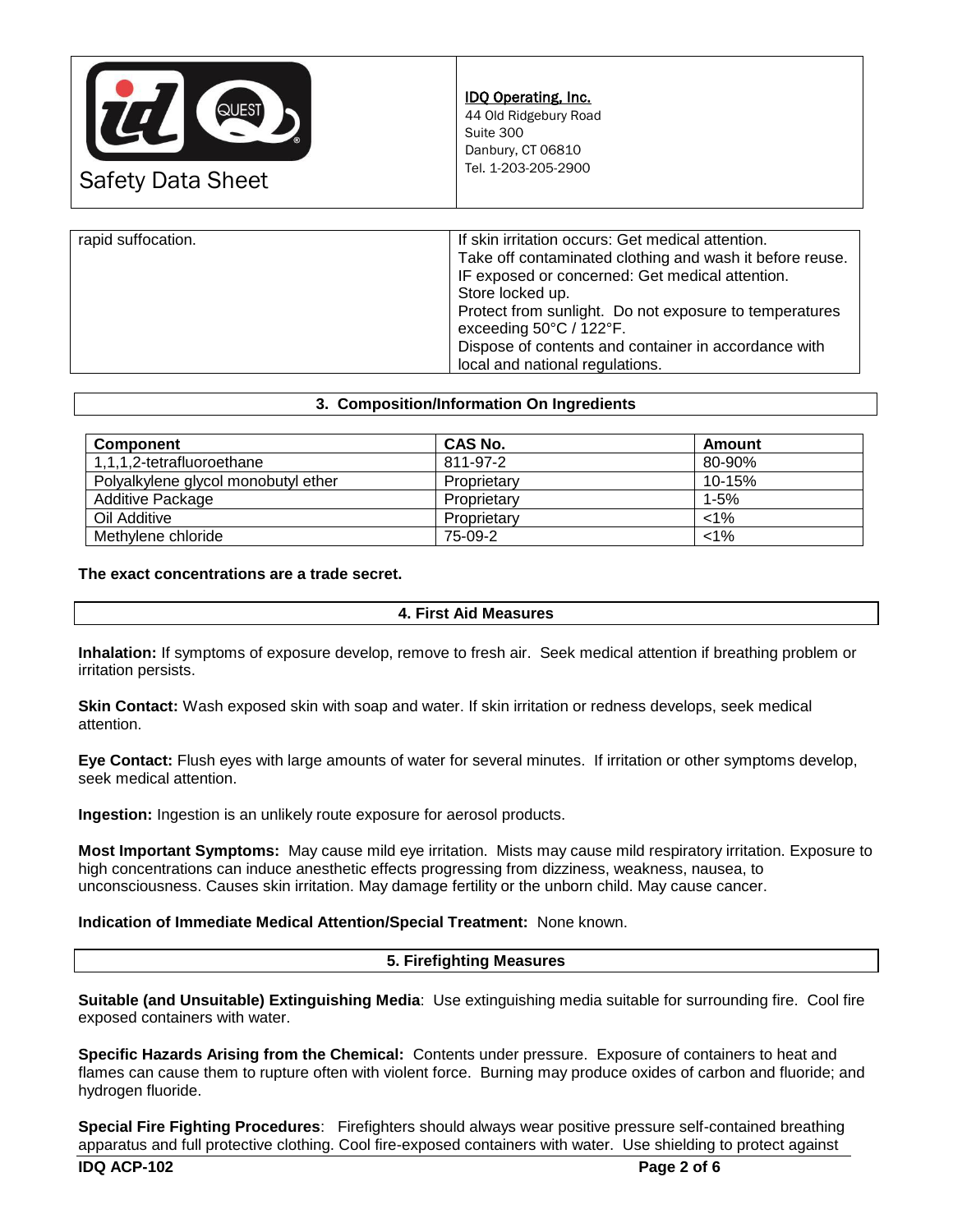

bursting cans.

# **6: Accidental Release Measures**

**Personal Precautions, Protective Equipment, and Emergency Procedures:** Ventilate the area. Wear appropriate protective clothing and equipment.

**Methods and Materials for Containment and Clean-Up:** Place leaking can in a pail in a well-ventilated area until pressure has dissipated. Collect residual liquid using inert absorbents and place into a suitable container for disposal.

**Environmental Precautions:** Report release as required by local and national regulations.

# **7. Handling and Storage**

**Precautions for Safe Handling:** Avoid contact with eyes and skin. Avoid breathing aerosol or gas. Use only with adequate ventilation. Wash thoroughly with soap and water after handling. Contents under pressure, do not puncture or incinerate containers. Refer to OSHA 1910.1052 (methylene chloride standard) for additional requirements.

**Conditions for Safe Storage, Including any Incompatibilities:** Store in a cool, well-ventilated area, away from incompatible materials. Do not store in direct sunlight or above 120°F.

#### **8. Exposure Controls / Personal Protection**

## **Exposure Guidelines:**

| <b>CHEMICAL</b>                     | <b>EXPOSURE LIMIT</b>         |
|-------------------------------------|-------------------------------|
| 1,1,1,2-tetrafluoroethane           | 1000 ppm TWA AIHA WEELS       |
| Polyalkylene glycol monobutyl ether | None established              |
| Additive Package                    | None established              |
| Oil Additive                        | None established              |
| Methylene chloride                  | 50 ppm TWA ACGIH TLV          |
|                                     | 25 ppm TWA, 125 STEL OSHA PEL |

**Appropriate Engineering Controls:** General ventilation should be adequate for normal use. For operations where the exposure limits may be exceeded, forced ventilation such as local exhaust may be needed to maintain exposures below applicable limits.

## **Personal Protective Equipment**

**Respiratory Protection:** None under normal use conditions. For operations where the exposure limits may be exceeded, a NIOSH approved supplied air respirators recommended. Equipment selection depends on contaminant type and concentration. Select in accordance with 29 CFR 1910.134 and 1910.1052; all applicable laws and regulations; and good industrial hygiene practice.

**Gloves:** Wear impervious gloves to avoid skin contact.

**Eye Protection:** Safety glasses are recommended if eye contact is possible.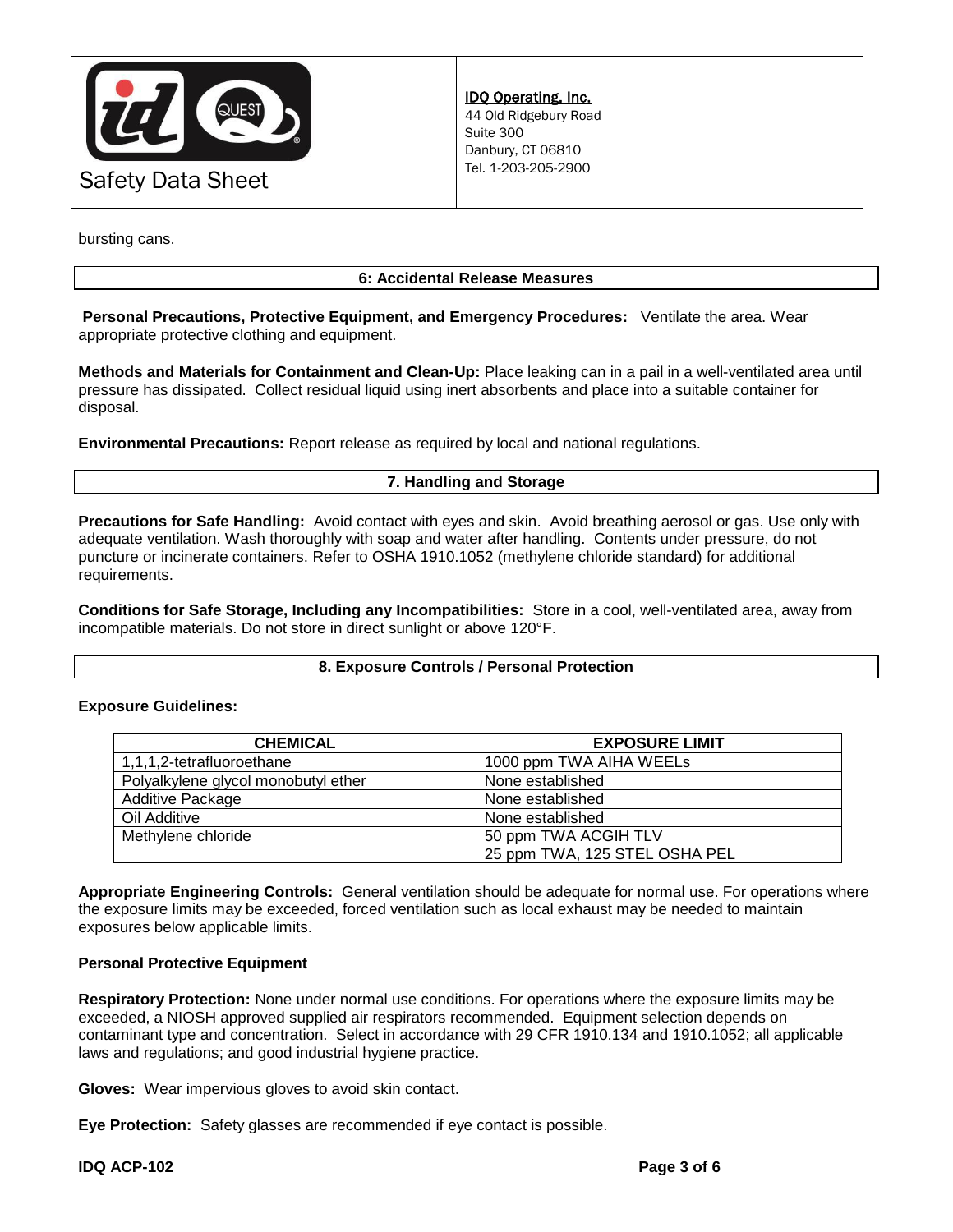

**Other Protective Equipment/Clothing:** None required.

# **9. Physical and Chemical Properties**

**Appearance And Odor:** Light amber liquid in aerosol can with ethereal odor.

| Physical State: Liquid-based aerosol                  | <b>Odor Threshold: Not available</b>      |  |
|-------------------------------------------------------|-------------------------------------------|--|
| pH: < 7                                               | <b>Specific Gravity: Not determined</b>   |  |
| Initial Boiling Point/Range: -26.5°C @ 736 mm Hg      | Vapor Pressure: 4277 mm Hg at 20°C        |  |
| (1,1,1,2-tetrafluoroethane)                           |                                           |  |
| Melting/Freezing Point: -15.7 °F (<-26.5 °C)          | <b>Vapor Density:</b> (Air = 1) 3.5       |  |
| <b>Solubility In Water: Water solubility &lt;15%</b>  | <b>Percent Volatile: 86%</b>              |  |
| Viscosity: Not determined                             | <b>Evaporation Rate: &gt;1</b>            |  |
| Decomposition Temperature: Not available              | <b>VOC Content: Not determined</b>        |  |
| Coefficient Of Water/Oil Distribution: Not determined | Autoignition Temp: 752°F (>400°C)         |  |
| <b>Flash Point: Non-Flammable</b>                     | Flame extension: Not determined           |  |
| Flammability Limits: LEL: Not determined              | Flammability (solid, gas): Not applicable |  |
| UEL: Not determined                                   |                                           |  |

# **10. Stability and Reactivity**

**Reactivity:** Not normally reactive

**Chemical Stability:** Stable under normal storage and handling conditions

**Conditions to Avoid:** Keep away from excessive heat, and open flames. Containers may rupture at temperatures  $> 120^{\circ}$ F (48.8 $^{\circ}$ C)

**Incompatible Materials:** Strong oxidizing agents.

**Hazardous Decomposition Products:** Burning may produce oxides of carbon and fluoride; and hydrogen fluoride.

## **11. Toxicological Information**

## **Potential Health Effects:**

**Acute Hazards:**

**Inhalation:** Mist can irritate the throat and respiratory tract. Exposure to high concentrations can induce anesthetic effects progressing from dizziness, weakness, nausea, to unconsciousness.

**Skin Contact:** Causes skin irritation.

**Eye Contact:** Direct contact may cause mild eye irritation with redness, and tearing.

**Ingestion:** Ingestion is an unlikely route exposure for aerosol products. Swallowing may cause gastrointestinal disturbances.

**Chronic Effects:** Oil additive contains components that may damage fertility or the unborn child.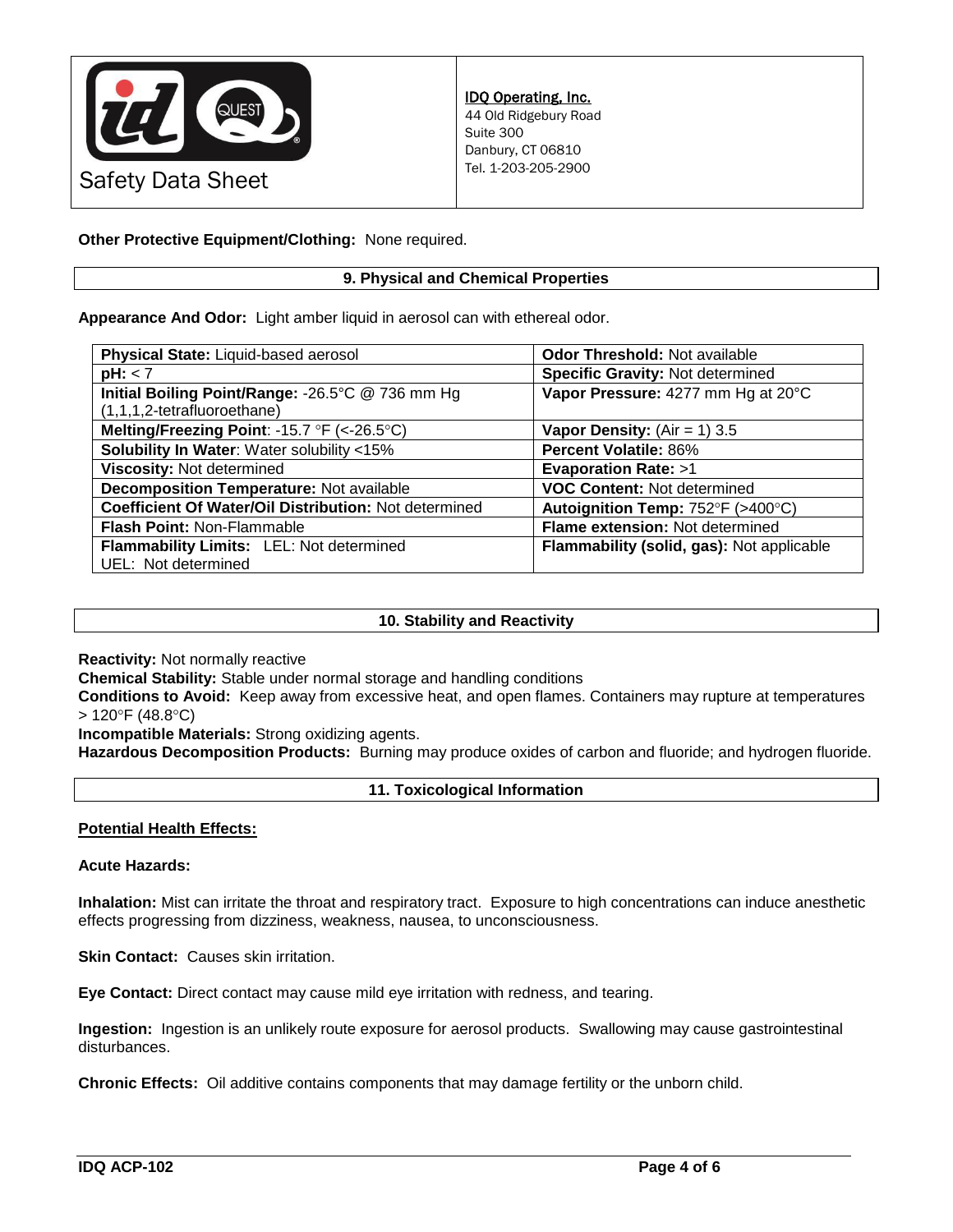

**Carcinogenicity Listing:** Contains methylene chloride which is classified as an OSHA carcinogen, ACGIH - Confirmed animal carcinogen with unknown relevance to humans, NTP - Reasonably anticipated to be a human carcinogen, and IARC 2B - Possibly carcinogenic to humans. None of the other components listed at 0.1% or greater is a carcinogen or potential carcinogen by IARC, NTP, ACGIH or OSHA

# **Numerical Measures of Toxicity:**

| 1,1,1,2-tetrafluoroethane:           | LC50 Inhalation Rat: >500,000/4h  |
|--------------------------------------|-----------------------------------|
| Polyalkylene glycol monobutyl ether: | Not acutely toxic.                |
| Additive Package:                    | LD50 Oral Rat $> 5,000$ mg/kg     |
|                                      | LD50 Dermal Rabbit > 10,000 mg/kg |
| Oil Additive:                        | LD50 Oral Rat 5,140 mg/kg         |
| Methylene Chloride:                  | LD50 Oral Rat >2,000 mg/kg        |
|                                      | LD50 Dermal Rat >2,000 mg/kg      |
|                                      |                                   |

**12. Ecological Information**

**Ecotoxicity:** No ecotoxicity data is currently available for product.

**Persistence and Degradability:** No data available for product.

**Bio accumulative Potential:** No data available for product. Will not bio concentrate in fish and aquatic organisms.

**Mobility in Soil:** No data available for product. If released to soil, 1,1,1,2-tetrafluoroethane will rapidly volatilize from either moist or dry soil to the atmosphere. It will display moderate to high mobility in soil.

**Other Adverse Effects:** Products of decomposition will be highly dispersed and hence will have a very low concentration. It is not a significant contributor to photochemical smog and is not considered to be a VOC. It is not considered as an ozone depleting chemical.

## **13. Disposal Considerations**

Dispose of in accordance with all local, state/provincial and federal regulations. Offer empty containers for recycling.

## **14. Transport Information**

#### **DOT Hazardous Materials Description:**

**Proper Shipping Name:** CONSUMER COMMODITY **Hazard Class:** ORM-D **Identification Number:** NA

**15. Regulatory Information**

## **United States**:

**EPA TSCA INVENTORY**: All of the components of this material are listed on the Toxic Substances Control Act (TSCA) Chemical Substances Inventory.